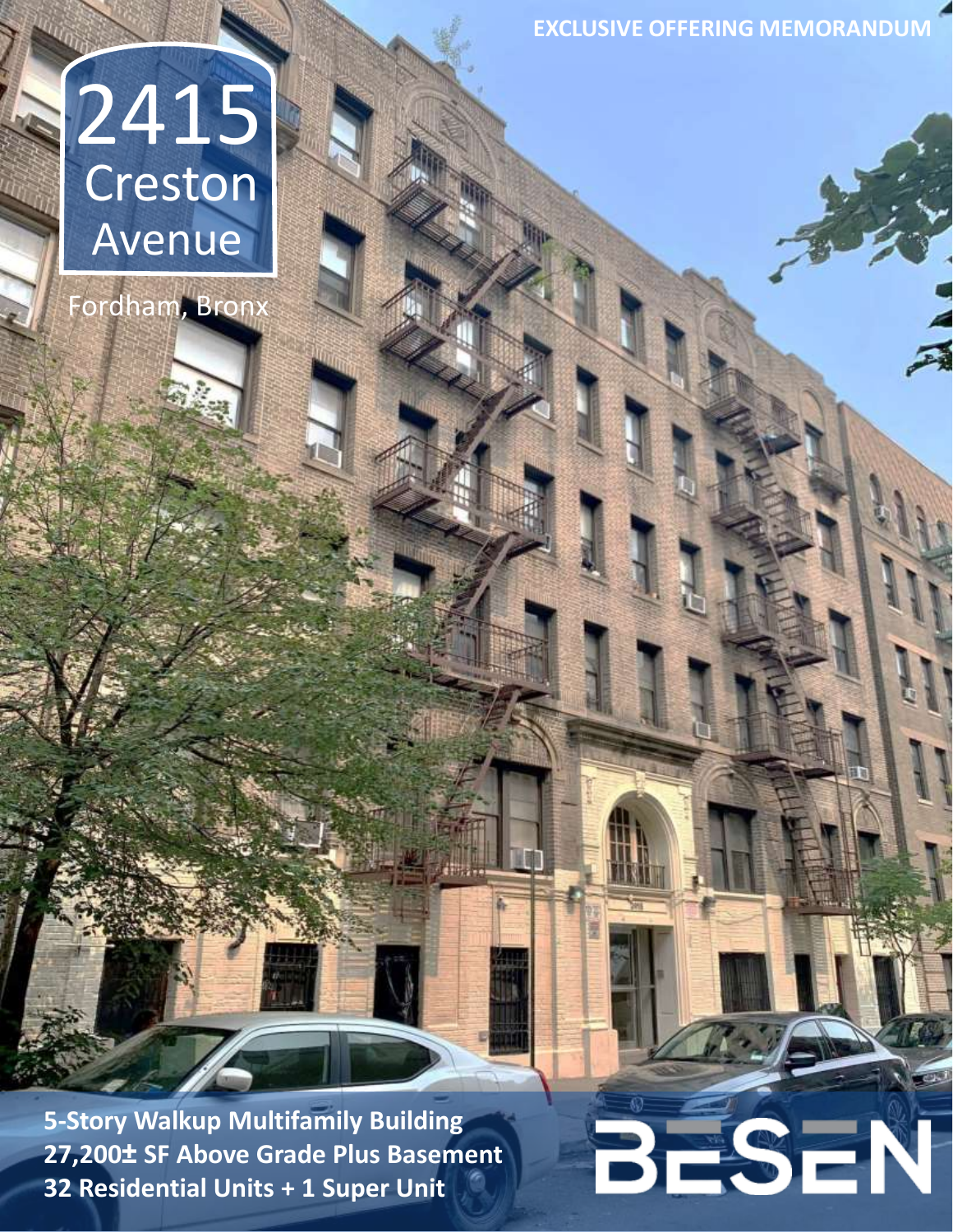



# Fordham, Bronx

## **Exclusive Listing Brokers:**

**Ronald H. Cohen** *Chief Sales Officer* (646) 424-5317 rcohen@besenpartners.com

**Eli Sporn** Associate, Investment Sales (646) 424-5073 esporn@besenpartners.com

**Paul J. Nigido** *Senior Financial Analyst* (646) 424-5350 pnigido@besenpartners.com

# **BESEN**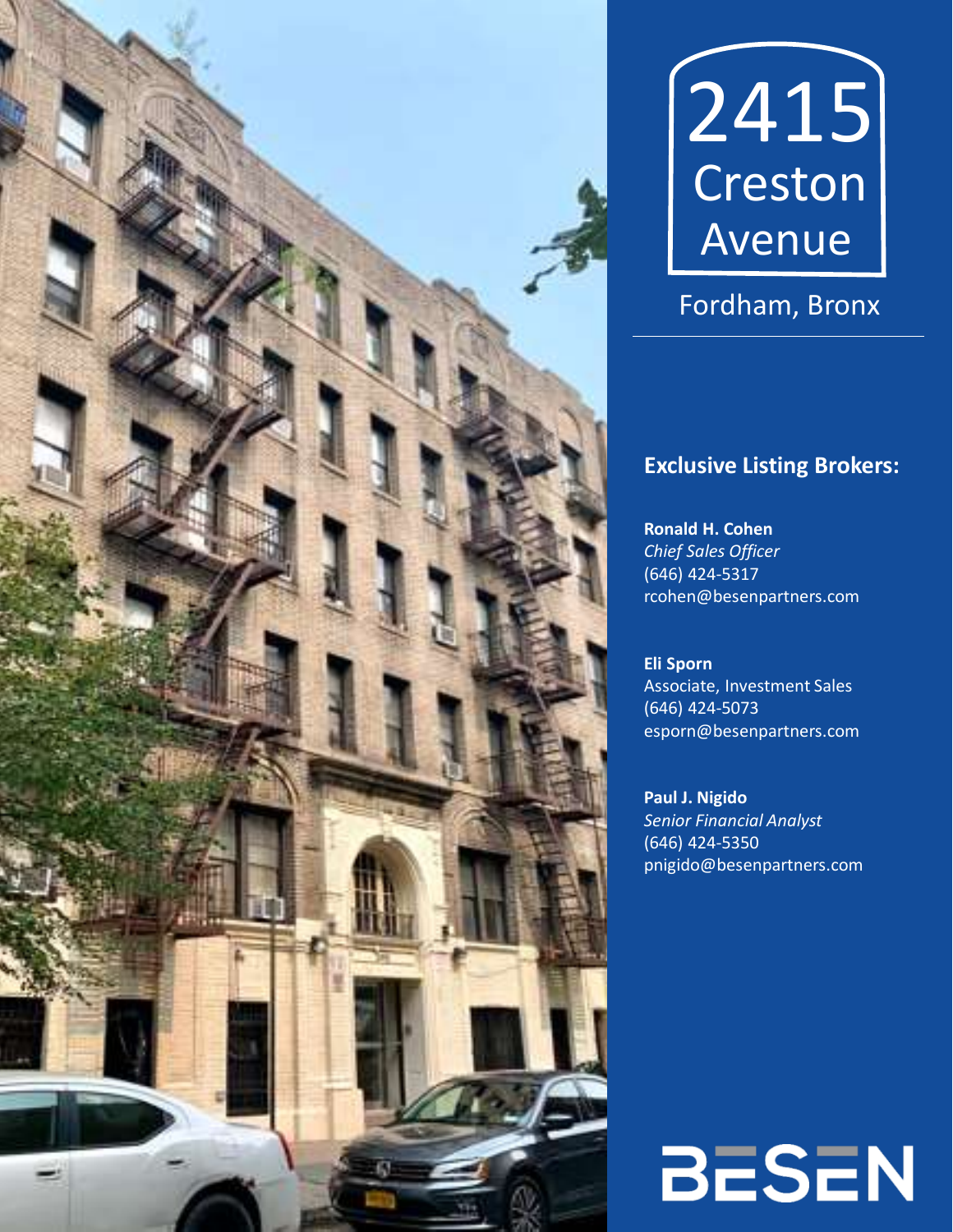#### **PROPERTY OVERVIEW – 2415 CRESTON AVENUE**

Besen Partners is pleased to exclusively offer for sale this 5-story walk-up residential building containing 32 units (plus the super's unit), totaling 27,200± SF. Built circa 1920, the Property is located on Creston Avenue between 184th Street and 188th Street, less than one block from the Fordham Road subway station on the [B, D] line, and three blocks from the Fordham Road [4] subway station. The property is in close proximity to St. James Park, Monroe College, Fordham University, the Bronx Zoo, and I-87 (NYS Thruway).



## PROPERTY SPECIFICATIONS

| Neighborhood:                           | Fordham                                          |
|-----------------------------------------|--------------------------------------------------|
| Block / Lot:                            | 3173/48                                          |
| Lot Size:                               | 76.25' X 121.33'                                 |
| <b>Built Size:</b>                      | 76' X 95'                                        |
| <b>Building Area:</b>                   | $27,200 \pm S$ F                                 |
| # of Units:                             | 32 Residential (plus<br>Super's Apt)             |
| Stories:                                | 5-Story + Basement                               |
| Zoning:                                 | R8                                               |
| <b>Residential Layout:</b>              | $(12)$ 1-BR / (10) 2-BR /<br>$(10)$ 3-BR + Super |
| F.A.R. (Built / Allowed):               | 2.96/6.02                                        |
| Assessment / R.E.<br>Taxes (2021/2022): | \$500,400 / \$61,384                             |

## **Asking Price: \$4,785,000**



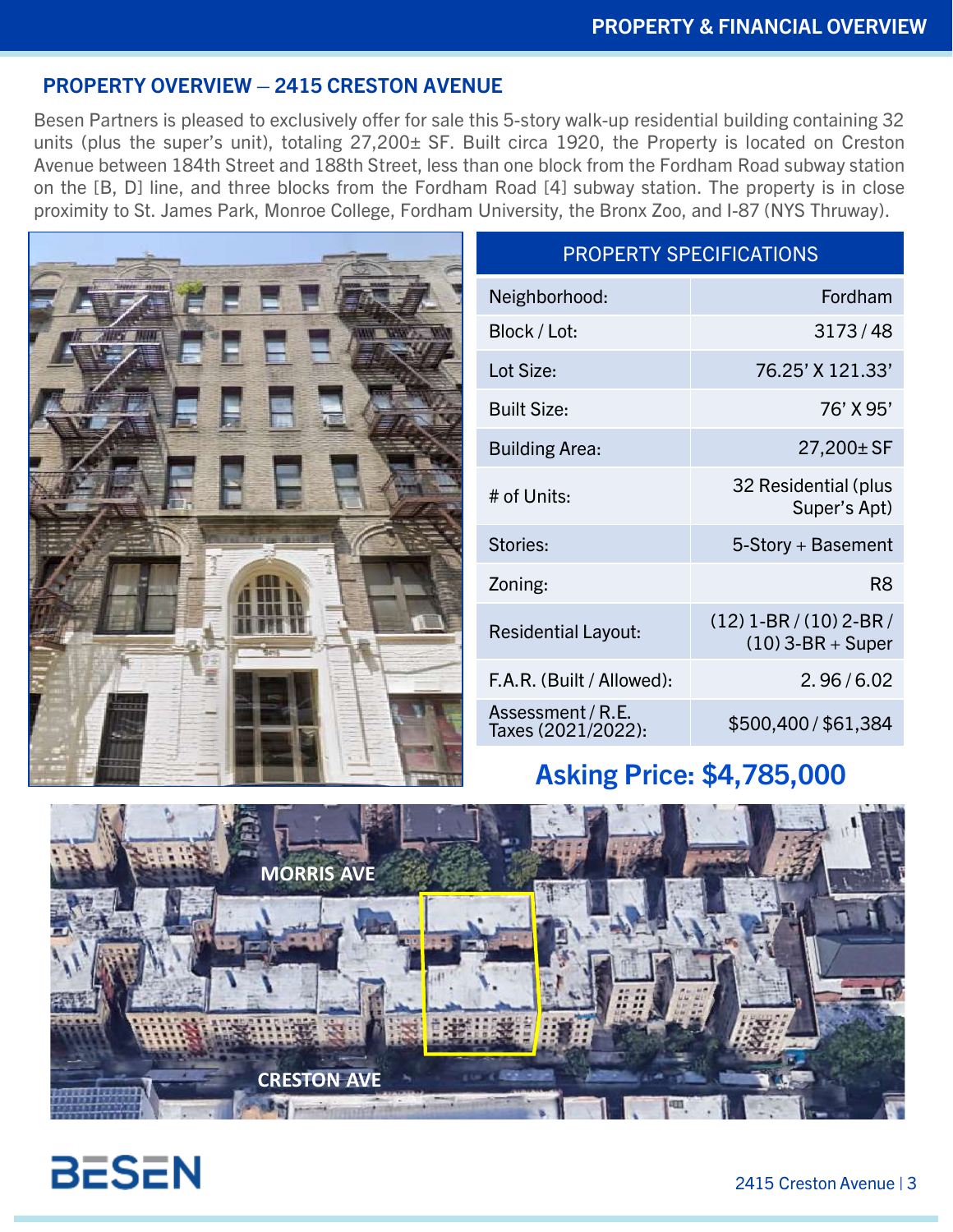## **INCOME & EXPENSE STATEMENT**

| 2415 Creston Avenue, Bronx, NY 10468<br>32 Units (Excluding Super's Unit)   27,200 ± SF |               |  |  |  |  |
|-----------------------------------------------------------------------------------------|---------------|--|--|--|--|
| <b>REVENUE:</b>                                                                         | <b>AMOUNT</b> |  |  |  |  |
| Actual (31 Occupied Units)                                                              | \$466,000     |  |  |  |  |
| Projected (1 Vacant Unit)                                                               | \$15,840      |  |  |  |  |
| <b>Effective Gross Income</b>                                                           | \$481,840     |  |  |  |  |
|                                                                                         |               |  |  |  |  |
| <b>OPERATING EXPENSES:</b>                                                              |               |  |  |  |  |
| Real Estate Taxes (2021/2022)                                                           | \$61,384      |  |  |  |  |
| Water & Sewer (\$1,000/unit)                                                            | \$32,000      |  |  |  |  |
| Utilities (Common Area Electric)                                                        | \$3,500       |  |  |  |  |
| Management Fee (3% of EGI)                                                              | \$14,500      |  |  |  |  |
| Fuel (Gas $@$ \$300/room)                                                               | \$38,400      |  |  |  |  |
| Insurance (\$600/unit)                                                                  | \$19,200      |  |  |  |  |
| <b>Administrative &amp; Professional</b>                                                | \$10,000      |  |  |  |  |
| Repairs & Maintenance (\$1,000/unit)                                                    | \$32,000      |  |  |  |  |
| Total Operating Expenses (45% of EGI):<br>\$210,984                                     |               |  |  |  |  |

| \$270,856 |
|-----------|
|           |



2415 Creston Avenue | 4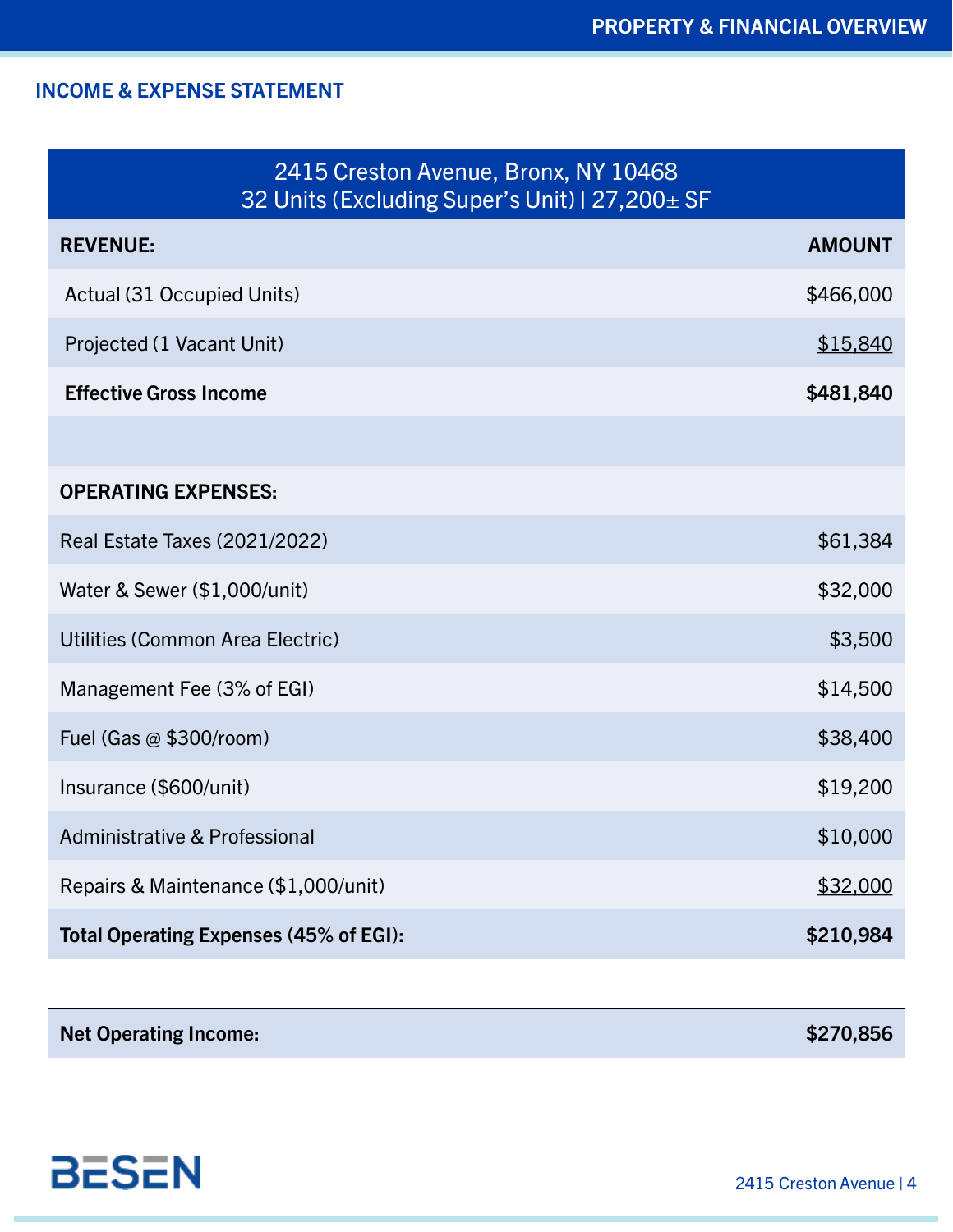## **RENT ROLL**

| 2415 Creston Avenue, Bronx, NY 10468<br><b>Residential Rent Roll</b> |                 |               |                   |                  |                       |
|----------------------------------------------------------------------|-----------------|---------------|-------------------|------------------|-----------------------|
| <b>UNIT</b>                                                          | <b>BEDROOMS</b> | <b>LXP</b>    | <b>LEGAL RENT</b> | <b>PREF RENT</b> | <b>COLLECTED RENT</b> |
| CREST01                                                              | $\mathbf 1$     |               | \$1,400.00        | \$0.00           | \$1,400.00            |
| CREST02                                                              | $\mathbf 1$     | <b>VACANT</b> | \$1,319.98        | \$0.00           | \$1,319.98*           |
| CREST03                                                              | 3               | 4/30/2022     | \$957.29          | \$0.00           | \$957.29              |
| CREST04                                                              | $\overline{2}$  |               | \$1,750.00        | \$0.00           | \$1,750.00            |
| CREST05                                                              | $\mathbf{1}$    | 9/30/2023     | \$1,190.60        | \$0.00           | \$1,190.60            |
| CREST06                                                              | $\overline{2}$  |               | \$2,179.55        | (\$504.80)       | \$1,674.75            |
| CREST1A                                                              | 3               | 12/31/2021    | \$1,754.63        | \$0.00           | \$1,754.63            |
| CREST21                                                              | 3               | 2/28/2023     | \$972.03          | \$0.00           | \$972.03              |
| CREST22                                                              | $\mathbf 1$     |               | \$1,351.77        | (\$200.76)       | \$1,151.01            |
| CREST23 (SCRIE)                                                      | 3               | 10/31/2023    | \$891.82          | \$0.00           | \$776.13              |
| CREST24<br>(NYCHA)                                                   | $\overline{2}$  | 11/30/2022    | \$1,181.59        | \$0.00           | \$1,181.59            |
| CREST25 (DREI)                                                       | $\mathbf 1$     |               | \$1,413.66        | \$0.00           | \$1,128.66            |
| CREST26                                                              | $\overline{2}$  | 5/31/2022     | \$930.01          | \$0.00           | \$930.01              |
| CREST31 (HPD)                                                        | 3               |               | \$898.07          | \$0.00           | \$898.07              |
| CREST32                                                              | 1               | 4/30/2022     | \$1,326.47        | \$0.00           | \$1,326.47            |
| CREST33 (HPD)                                                        | 3               | 8/31/2022     | \$919.04          | \$0.00           | \$919.04              |
| CREST34                                                              | $\overline{2}$  | 8/31/2023     | \$1,845.96        | (\$154.71)       | \$1,691.25            |
| CREST35                                                              | $\mathbf{1}$    |               | \$1,598.94        | (\$292.06)       | \$1,306.88            |
| CREST36<br>(NYCHA)                                                   | $\overline{2}$  | 5/31/2023     | \$924.22          | \$0.00           | \$924.22              |
| CREST41<br>(NYCHA)                                                   | 3               | 4/30/2022     | \$925.93          | \$0.00           | \$925.93              |
| CREST42                                                              | $\mathbf 1$     |               | \$1,425.00        | \$0.00           | \$1,425.00            |
| CREST43 (SCRIE)                                                      | 3               |               | \$866.64          | (\$99.91)        | \$766.73              |
| CREST44                                                              | $\overline{2}$  | 4/30/2023     | \$1,121.08        | \$0.00           | \$1,121.08            |
| CREST45                                                              | $\mathbf 1$     | 6/30/2022     | \$1,813.16        | (\$584.51)       | \$1,228.65            |

**BESEN** 

*\* Projected at last Legal Rent*

2415 Creston Avenue | 5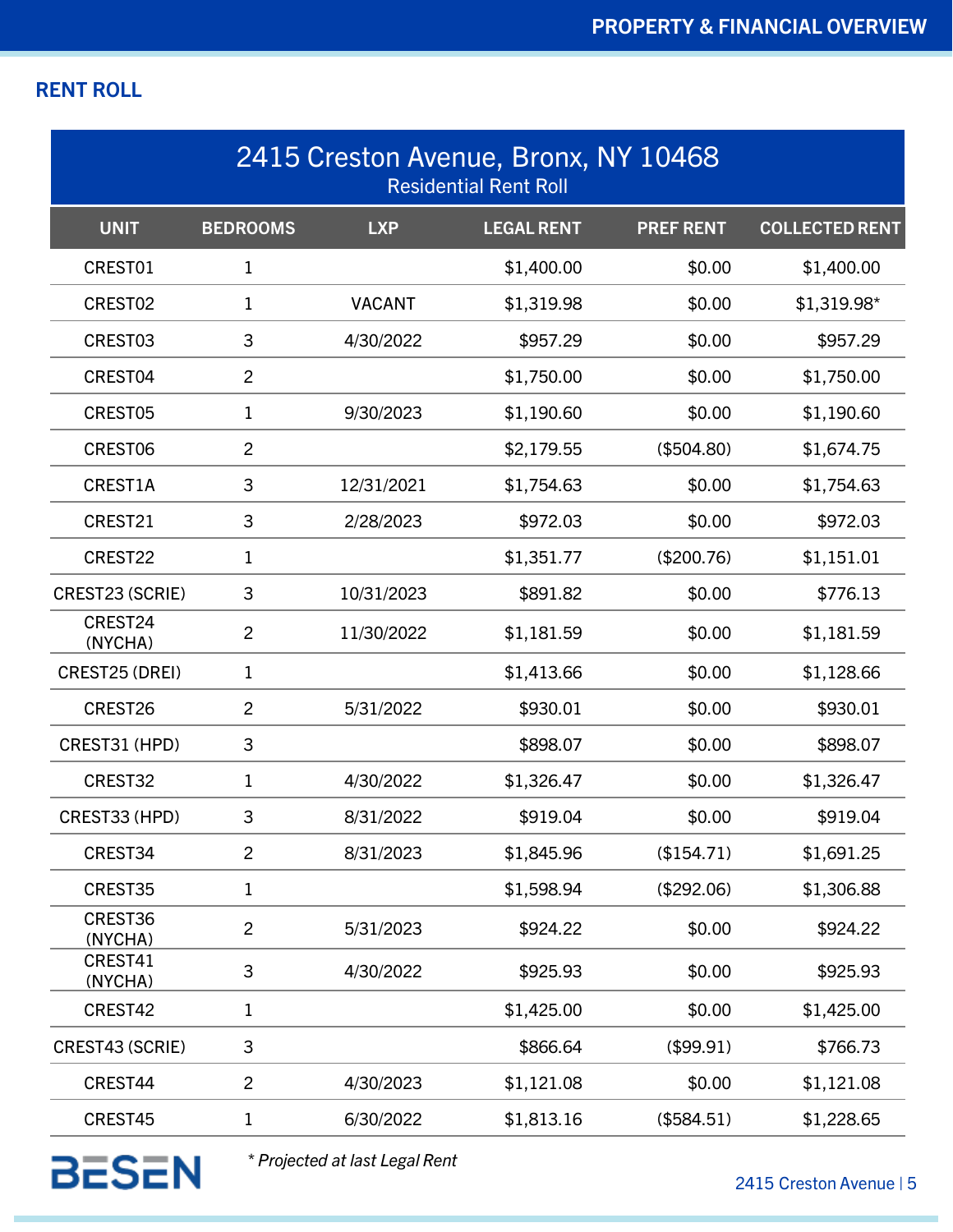## **RENT ROLL – Con't**

| 2415 Creston Avenue, Bronx, NY 10468<br><b>Residential Rent Roll</b> |                 |                      |                   |                  |                       |  |
|----------------------------------------------------------------------|-----------------|----------------------|-------------------|------------------|-----------------------|--|
| <b>UNIT</b>                                                          | <b>BEDROOMS</b> | <b>LXP</b>           | <b>LEGAL RENT</b> | <b>PREF RENT</b> | <b>COLLECTED RENT</b> |  |
| CREST46<br>(DREI)                                                    | $\overline{2}$  | 10/31/2023           | \$897.43          | (\$135.46)       | \$761.97              |  |
| CREST51<br>(NYCHA)                                                   | 3               |                      | \$2,197.89        | (\$321.57)       | \$1,876.32            |  |
| CREST52                                                              | $\mathbf 1$     | 4/30/2022            | \$978.55          | \$0.00           | \$978.55              |  |
| CREST53                                                              | 3               | 1/31/2022            | \$2,101.25        | \$0.00           | \$2,101.25            |  |
| CREST54                                                              | $\overline{2}$  |                      | \$1,835.62        | (\$222.15)       | \$1,613.47            |  |
| CREST55                                                              | $\mathbf 1$     |                      | \$1,550.00        | \$0.00           | \$1,550.00            |  |
| CREST56                                                              | $\overline{2}$  | 2/28/2022            | \$1,098.49        | \$0.00           | \$1,098.49            |  |
| <b>CRESTBSM</b>                                                      | $\mathbf 1$     | 4/30/2023            | \$1,702.20        | (\$248.95)       | \$1,453.25            |  |
| CRESTBSM2                                                            | <b>Super</b>    | 12/31/2030           | \$0.00            | \$0.00           | \$0.00                |  |
|                                                                      |                 | <b>Monthly Total</b> | \$43,341.17       | (\$3,187.87)     | \$40,153.30           |  |
|                                                                      |                 | <b>Annual Total</b>  | \$520,094.04      | (\$38,254.44)    | \$481,839.60          |  |





**BESEN**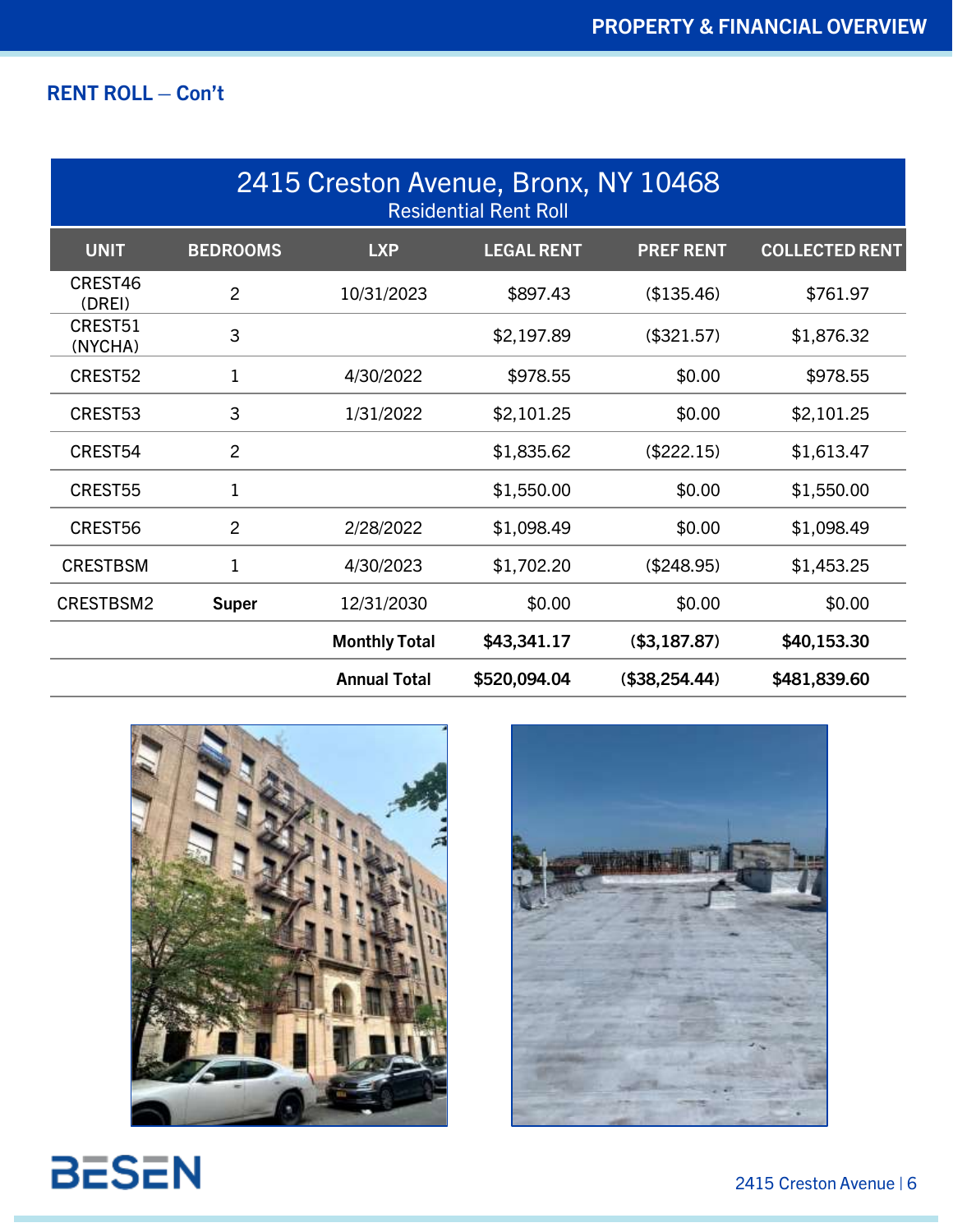## **INTERIOR PHOTOS**









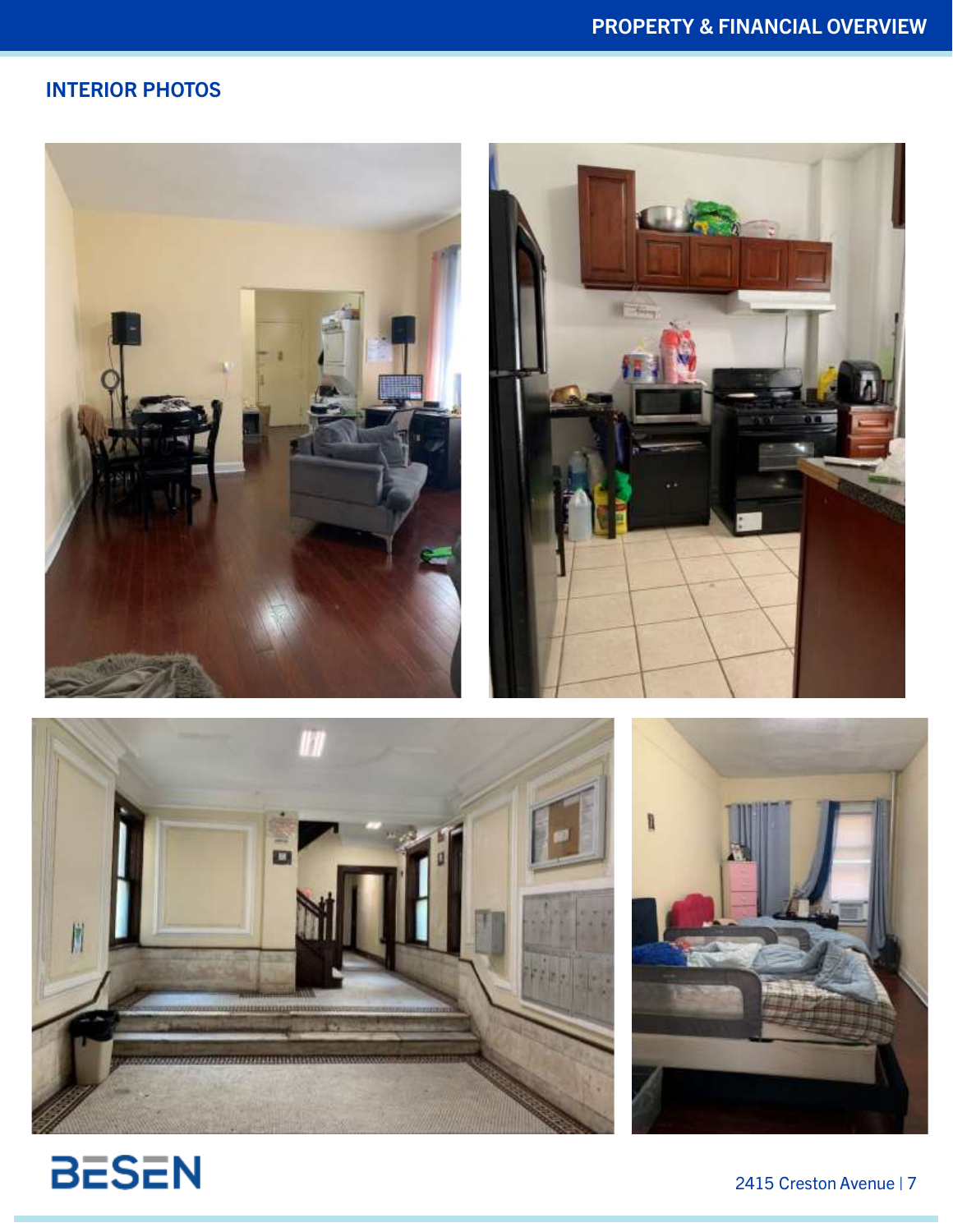### **ZONING & TAX MAP**



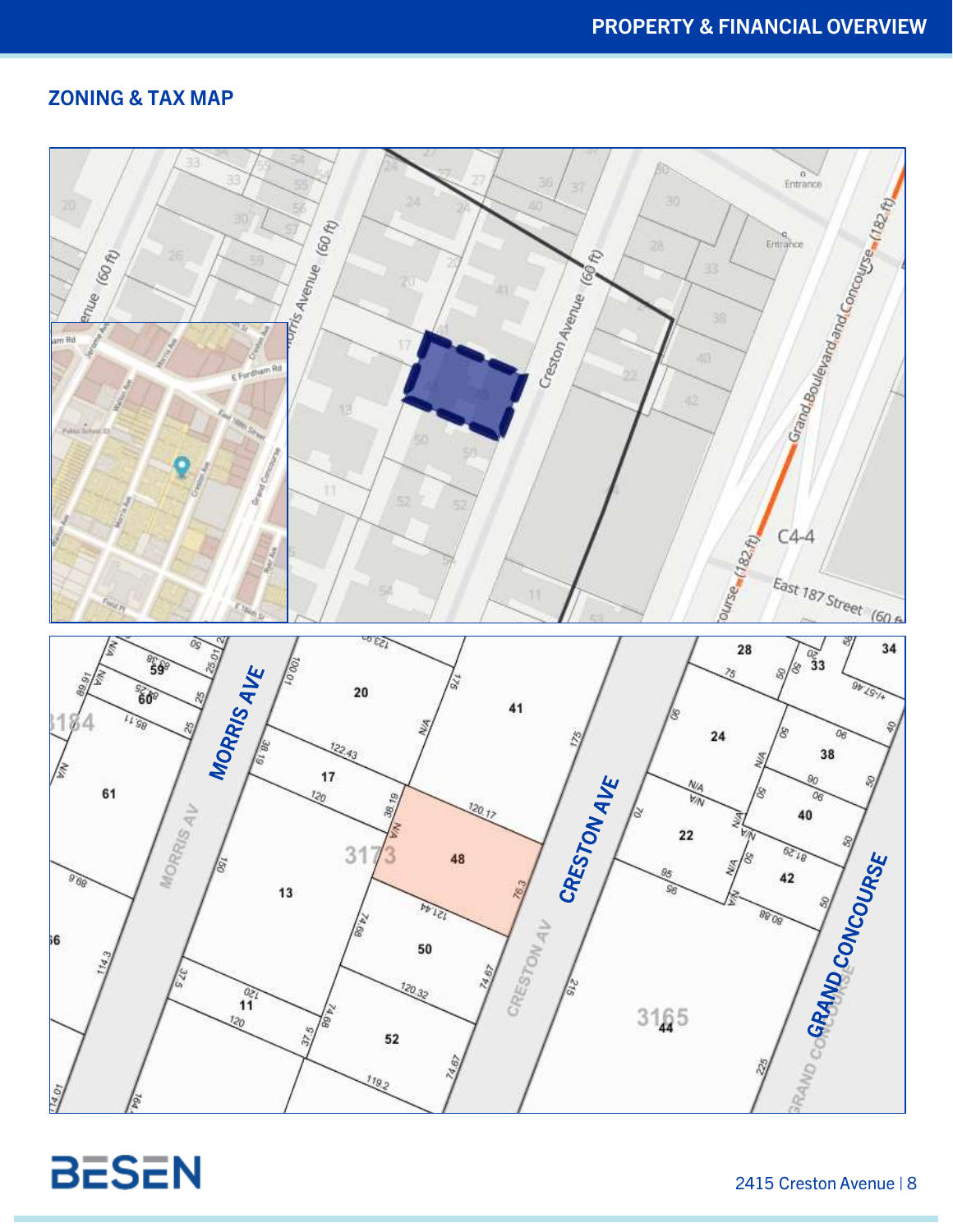#### **PROPERTY LOCATION MAP**



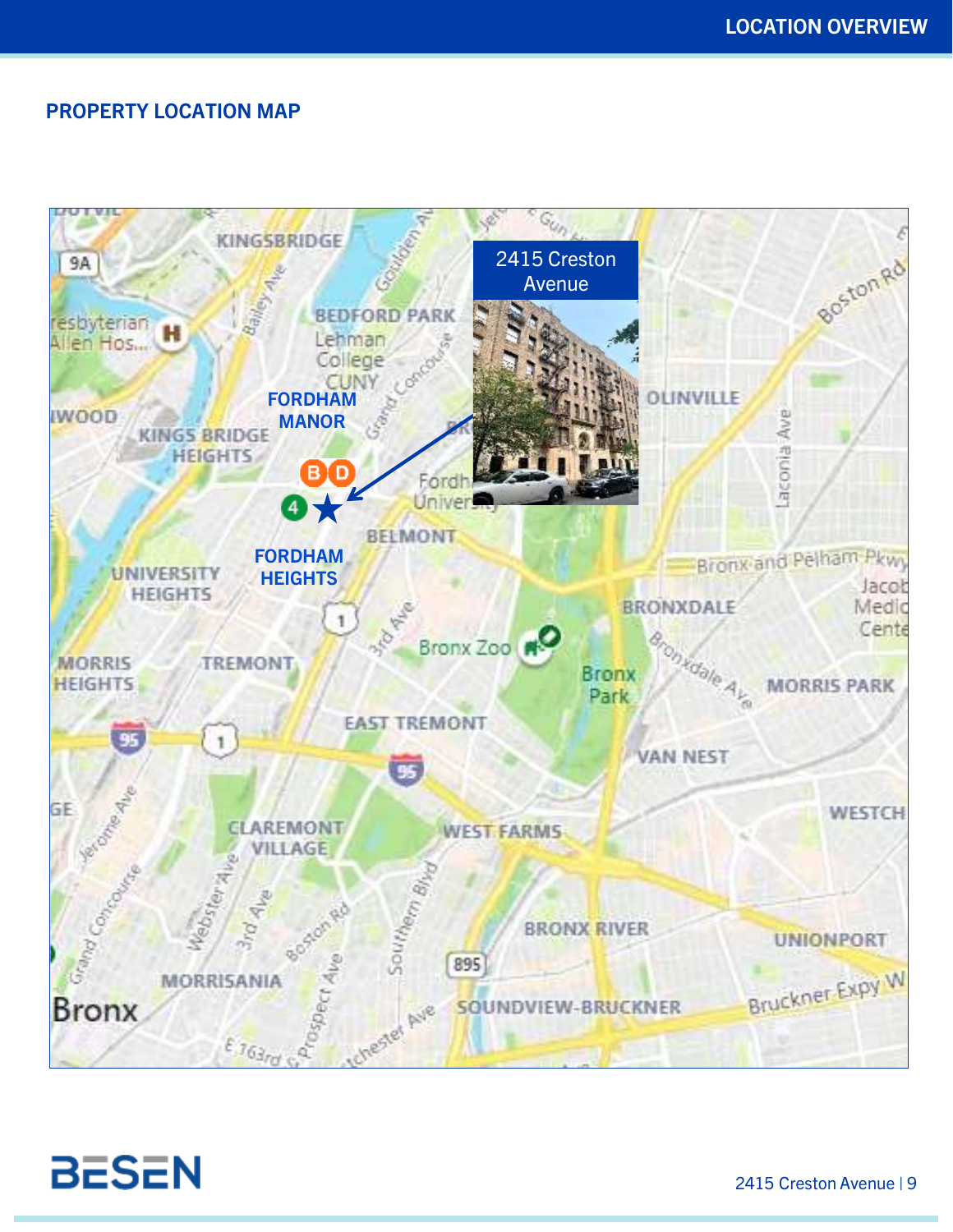### **POINTS OF INTEREST**



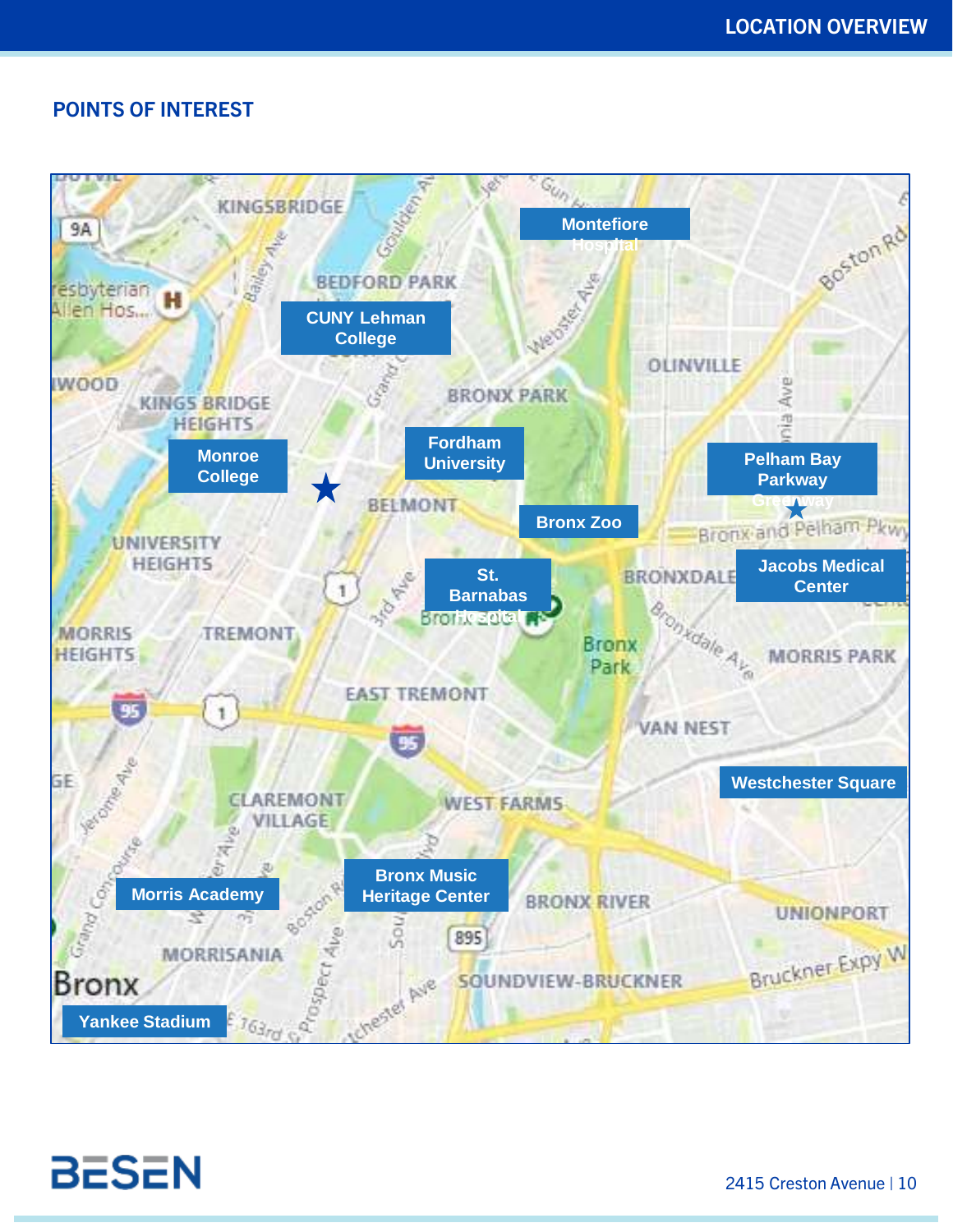#### **NEIGHBORHOOD OVERVIEW – FORDHAM / BELMONT**

**Fordham**, home to the New York Botanical Garden and Fordham University, is roughly bordered by East 196th Street to the north, Webster Avenue to the east, Burnside Avenue to the south, and Jerome Avenue to the west. The neighborhood's primary thoroughfares are Fordham Road and Grand Concourse. During the early 1900's, the emergence of inexpensive and accessible rapid transit drew a large influx of people to Fordham from Manhattan and the lower Bronx. Today, Fordham Road's successful mixture of small independent shops and national and regional chain stores has kept it as the largest and most prominent shopping district in the Bronx and one of the largest in New York City. Fordham is now a bustling, vibrant community.



**Belmont** is a primarily residential neighborhood in the Bronx in New York City. Its boundaries are Fordham Road to the north, Bronx Park to the east, East 181st Street to the south, and Third Avenue to the west. These boundaries give the neighborhood a crescent-like shape. The neighborhood is noted for its "closeknit community" and "small town feel", and as a result of its cultural history and wide array of Italian businesses, is widely known as the "Little Italy of the Bronx". Arthur Avenue, noted for its local restaurants and markets, is its primary thoroughfare. The neighborhood continues to hold an annual Ferragosto celebration on Arthur Avenue each September. Starting in the mid-1990s, the neighborhood has experienced a construction and restoration boom, and has maintained its reputation as a thriving business area due to its abundant shops, restaurants, bakeries, delis and markets.